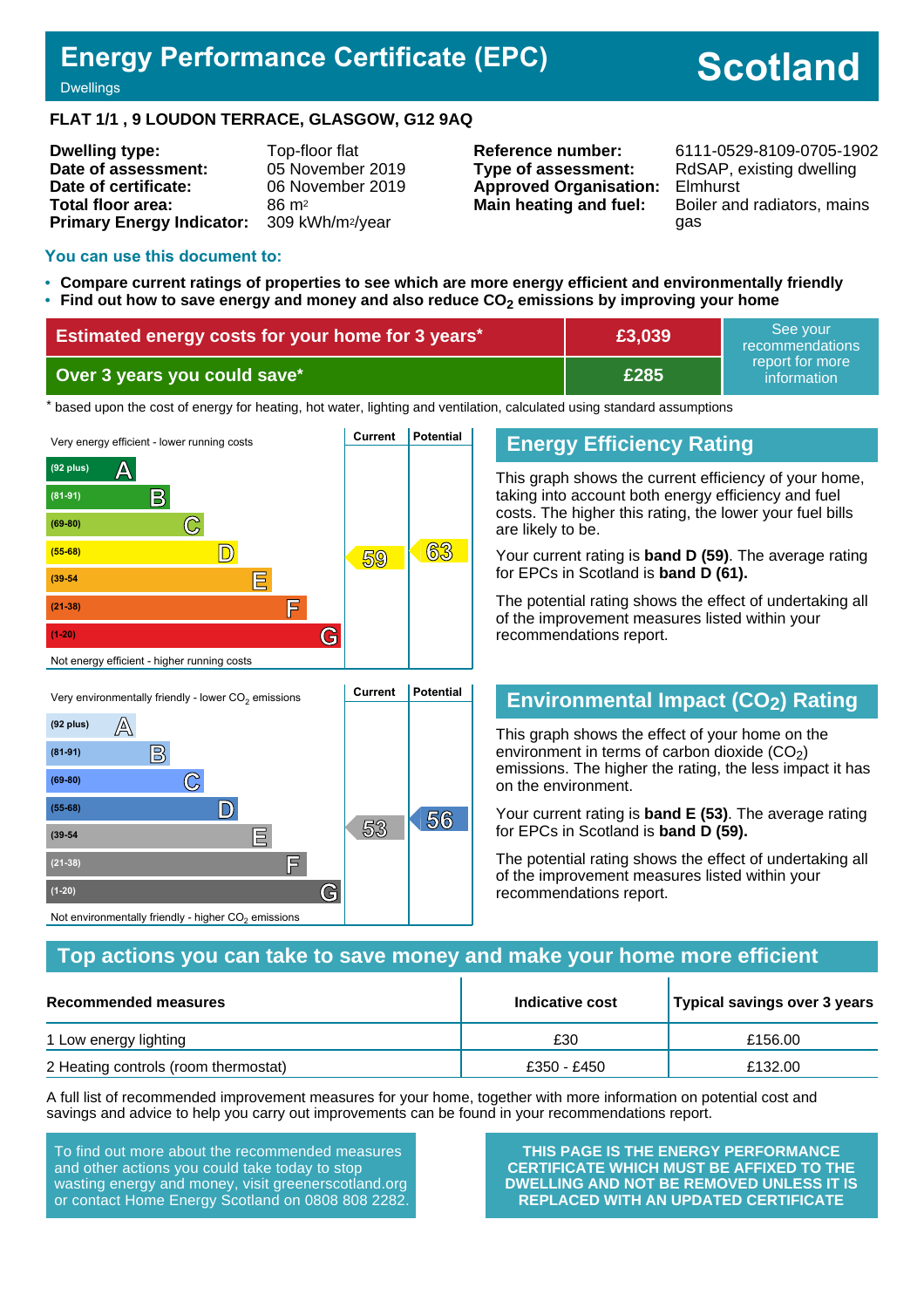# **Summary of the energy performance related features of this home**

This table sets out the results of the survey which lists the current energy-related features of this home. Each element is assessed by the national calculation methodology; 1 star = very poor (least efficient), 2 stars = poor, 3 stars = average, 4 stars = good and 5 stars = very good (most efficient). The assessment does not take into consideration the condition of an element and how well it is working. 'Assumed' means that the insulation could not be inspected and an assumption has been made in the methodology, based on age and type of construction.

| <b>Element</b>        | <b>Description</b>                                           | <b>Energy Efficiency</b> | Environmental |
|-----------------------|--------------------------------------------------------------|--------------------------|---------------|
| Walls                 | Sandstone or limestone, as built, no insulation<br>(assumed) | ★★☆☆☆                    | ★★☆☆☆         |
|                       | Timber frame, as built, no insulation (assumed)              | ★★☆☆☆                    | ★★☆☆☆         |
| Roof                  | Pitched, no insulation                                       | ★☆☆☆☆                    | ★☆☆☆☆         |
| Floor                 | (another dwelling below)                                     |                          |               |
| Windows               | Fully double glazed                                          | ★★★☆☆                    | ★★★☆☆         |
| Main heating          | Boiler and radiators, mains gas                              | ★★★★☆                    | ★★★★☆         |
| Main heating controls | Programmer, TRVs and bypass                                  | ★★★☆☆                    | ★★★☆☆         |
| Secondary heating     | None                                                         |                          |               |
| Hot water             | From main system                                             | ★★★★☆                    | ★★★★☆         |
| Lighting              | Low energy lighting in 14% of fixed outlets                  | ★★☆☆☆                    | ★★☆☆☆         |

# **The energy efficiency rating of your home**

Your Energy Efficiency Rating is calculated using the standard UK methodology, RdSAP. This calculates energy used for heating, hot water, lighting and ventilation and then applies fuel costs to that energy use to give an overall rating for your home. The rating is given on a scale of 1 to 100. Other than the cost of fuel for electrical appliances and for cooking, a building with a rating of 100 would cost almost nothing to run.

As we all use our homes in different ways, the energy rating is calculated using standard occupancy assumptions which may be different from the way you use it. The rating also uses national weather information to allow comparison between buildings in different parts of Scotland. However, to make information more relevant to your home, local weather data is used to calculate your energy use,  $CO<sub>2</sub>$  emissions, running costs and the savings possible from making improvements.

### **The impact of your home on the environment**

One of the biggest contributors to global warming is carbon dioxide. The energy we use for heating, lighting and power in our homes produces over a quarter of the UK's carbon dioxide emissions. Different fuels produce different amounts of carbon dioxide for every kilowatt hour (kWh) of energy used. The Environmental Impact Rating of your home is calculated by applying these 'carbon factors' for the fuels you use to your overall energy use.

The calculated emissions for your home are 55 kg  $CO<sub>2</sub>/m<sup>2</sup>/yr$ .

The average Scottish household produces about 6 tonnes of carbon dioxide every year. Based on this assessment, heating and lighting this home currently produces approximately 4.7 tonnes of carbon dioxide every year. Adopting recommendations in this report can reduce emissions and protect the environment. If you were to install all of these recommendations this could reduce emissions by 0.4 tonnes per year. You could reduce emissions even more by switching to renewable energy sources.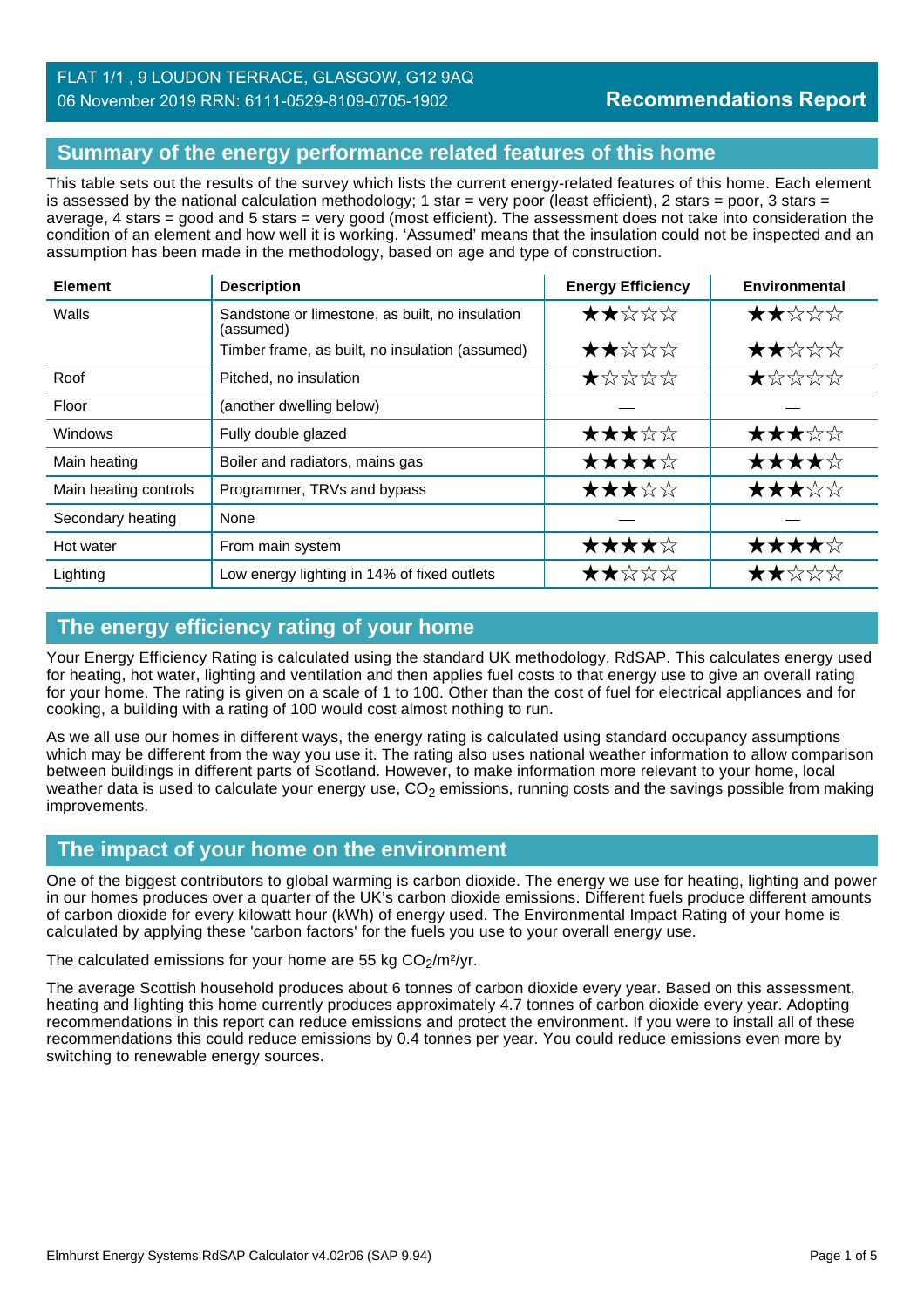| <b>Estimated energy costs for this home</b> |                             |                               |                                 |
|---------------------------------------------|-----------------------------|-------------------------------|---------------------------------|
|                                             | <b>Current energy costs</b> | <b>Potential energy costs</b> | <b>Potential future savings</b> |
| <b>Heating</b>                              | £2,367 over 3 years         | £2,256 over 3 years           |                                 |
| <b>Hot water</b>                            | £294 over 3 years           | £294 over 3 years             | <b>You could</b>                |
| Lighting                                    | £378 over 3 years           | £204 over 3 years             | save £285                       |
|                                             | Totals $£3,039$             | £2,754                        | over 3 years                    |

These figures show how much the average household would spend in this property for heating, lighting and hot water. This excludes energy use for running appliances such as TVs, computers and cookers, and the benefits of any electricity generated by this home (for example, from photovoltaic panels). The potential savings in energy costs show the effect of undertaking all of the recommended measures listed below.

### **Recommendations for improvement**

The measures below will improve the energy and environmental performance of this dwelling. The performance ratings after improvements listed below are cumulative; that is, they assume the improvements have been installed in the order that they appear in the table. Further information about the recommended measures and other simple actions to take today to save money is available from the Home Energy Scotland hotline which can be contacted on 0808 808 2282. Before carrying out work, make sure that the appropriate permissions are obtained, where necessary. This may include permission from a landlord (if you are a tenant) or the need to get a Building Warrant for certain types of work.

| <b>Recommended measures</b> |                                           |                        | <b>Typical saving</b> | <b>Rating after improvement</b> |                    |
|-----------------------------|-------------------------------------------|------------------------|-----------------------|---------------------------------|--------------------|
|                             |                                           | <b>Indicative cost</b> | per year              | <b>Energy</b>                   | <b>Environment</b> |
|                             | Low energy lighting for all fixed outlets | £30                    | £52                   | $\sqrt{D}$ 61                   | E 54               |
| 2                           | Upgrade heating controls                  | £350 - £450            | £44                   | <u>83</u><br>D)                 | D56                |

### **Choosing the right improvement package**

For free and impartial advice on choosing suitable measures for your property, contact the Home Energy Scotland hotline on 0808 808 2282 or go to www.greenerscotland.org.

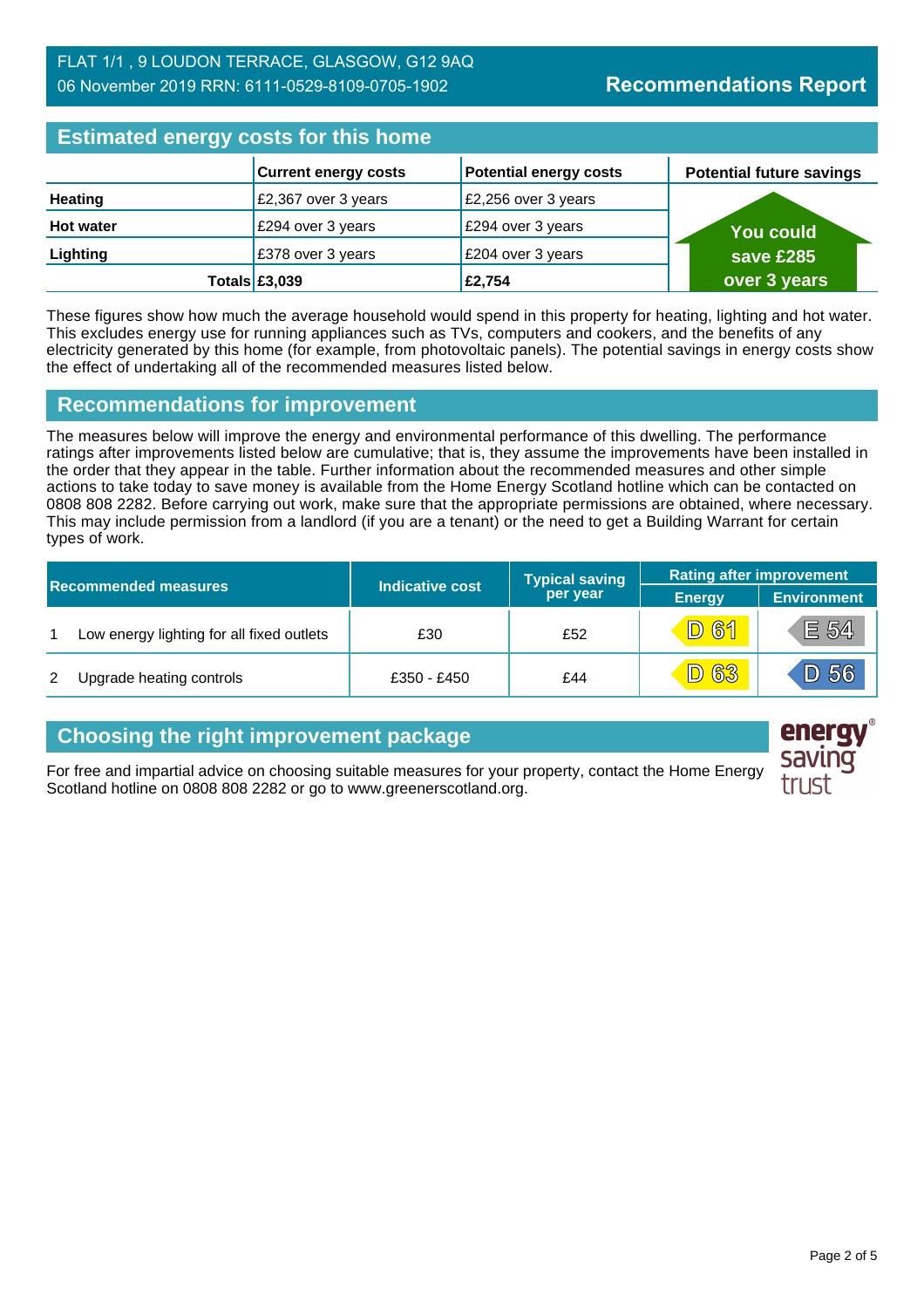### **About the recommended measures to improve your home's performance rating**

This section offers additional information and advice on the recommended improvement measures for your home

#### **1 Low energy lighting**

Replacement of traditional light bulbs with energy saving bulbs will reduce lighting costs over the lifetime of the bulb, and they last many times longer than ordinary light bulbs. Low energy lamps and fittings are now commonplace and readily available. Information on energy efficiency lighting can be found from a wide range of organisations, including the Energy Saving Trust (http://www.energysavingtrust.org.uk/home-energyefficiency/lighting).

#### **2 Heating controls (room thermostat)**

The heating system should have a room thermostat to enable the boiler to switch off when no heat is required. A competent heating engineer should be asked to do this work. Insist that the thermostat switches off the boiler as well as the pump and that the thermostatic radiator valve is removed from any radiator in the same room as the thermostat. Building regulations generally apply to this work and a building warrant may be required, so it is best to check with your local authority building standards department and seek advice from a qualified heating engineer.

#### **Low and zero carbon energy sources**

Low and zero carbon (LZC) energy sources are sources of energy that release either very little or no carbon dioxide into the atmosphere when they are used. Installing these sources may help reduce energy bills as well as cutting carbon.

**LZC energy sources present:** There are none provided for this home

#### **Your home's heat demand**

You could receive Renewable Heat Incentive (RHI) payments and help reduce carbon emissions by replacing your existing heating system with one that generates renewable heat and, where appropriate, having your loft insulated and cavity walls filled. The estimated energy required for space and water heating will form the basis of the payments. For more information go to www.energysavingtrust.org.uk/scotland/rhi.

| <b>Heat demand</b>           | <b>Existing dwelling</b> | Impact of Joft<br>insulation | Impact of cavity<br>wall insulation | Impact of solid wall<br>insulation |
|------------------------------|--------------------------|------------------------------|-------------------------------------|------------------------------------|
| Space heating (kWh per year) | 14.405                   | (8.225)                      | N/A                                 | N/A                                |
| Water heating (kWh per year) | 2,157                    |                              |                                     |                                    |

#### **Addendum**

This dwelling has stone walls and so requires further investigation to establish whether these walls are of cavity construction and to determine which type of wall insulation is best suited.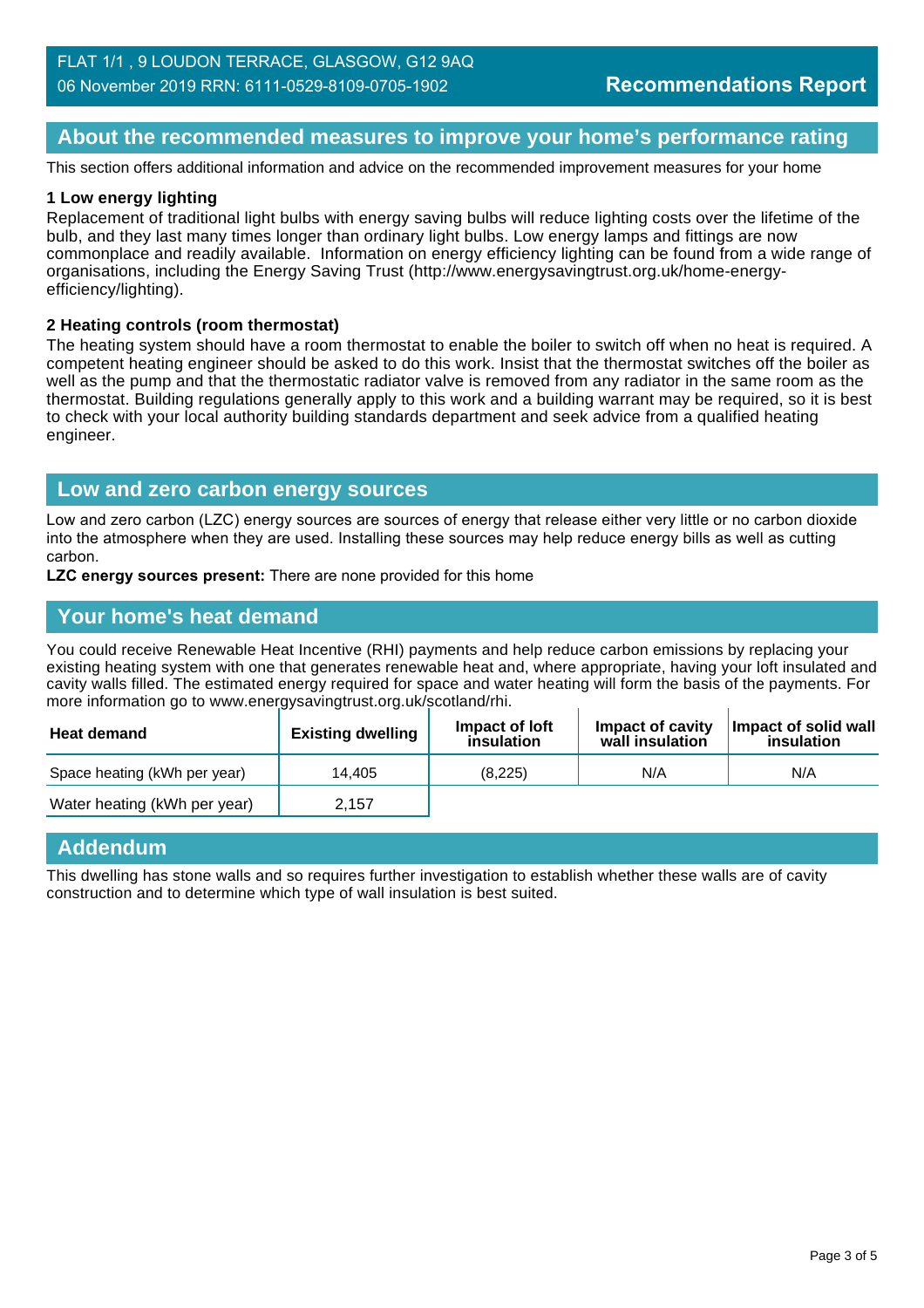# **About this document**

This Recommendations Report and the accompanying Energy Performance Certificate are valid for a maximum of ten years. These documents cease to be valid where superseded by a more recent assessment of the same building carried out by a member of an Approved Organisation.

The Energy Performance Certificate and this Recommendations Report for this building were produced following an energy assessment undertaken by an assessor accredited by Elmhurst (www.elmhurstenergy.co.uk), an Approved Organisation Appointed by Scottish Ministers. The certificate has been produced under the Energy Performance of Buildings (Scotland) Regulations 2008 from data lodged to the Scottish EPC register. You can verify the validity of this document by visiting www.scottishepcregister.org.uk and entering the report reference number (RRN) printed at the top of this page.

| Assessor's name:                                          | Mr. James Denholm                                             |
|-----------------------------------------------------------|---------------------------------------------------------------|
| Assessor membership number:<br>Company name/trading name: | EES/008219<br>Allied Surveyors Scotland Plc                   |
| Address:                                                  | 24 Herbert Street                                             |
|                                                           | Glasgow                                                       |
|                                                           | G20 6NB                                                       |
| Phone number:                                             | 01413309950                                                   |
| Email address:<br>Related party disclosure:               | glasgow.north@alliedsurveyorsscotland.com<br>No related party |
|                                                           |                                                               |

If you have any concerns regarding the content of this report or the service provided by your assessor you should in the first instance raise these matters with your assessor and with the Approved Organisation to which they belong. All Approved Organisations are required to publish their complaints and disciplinary procedures and details can be found online at the web address given above.

#### **Use of this energy performance information**

Once lodged by your EPC assessor, this Energy Performance Certificate and Recommendations Report are available to view online at www.scottishepcregister.org.uk, with the facility to search for any single record by entering the property address. This gives everyone access to any current, valid EPC except where a property has a Green Deal Plan, in which case the report reference number (RRN) must first be provided. The energy performance data in these documents, together with other building information gathered during the assessment is held on the Scottish EPC Register and is available to authorised recipients, including organisations delivering energy efficiency and carbon reduction initiatives on behalf of the Scottish and UK governments. A range of data from all assessments undertaken in Scotland is also published periodically by the Scottish Government. Further information on these matters and on Energy Performance Certificates in general, can be found at www.gov.scot/epc.